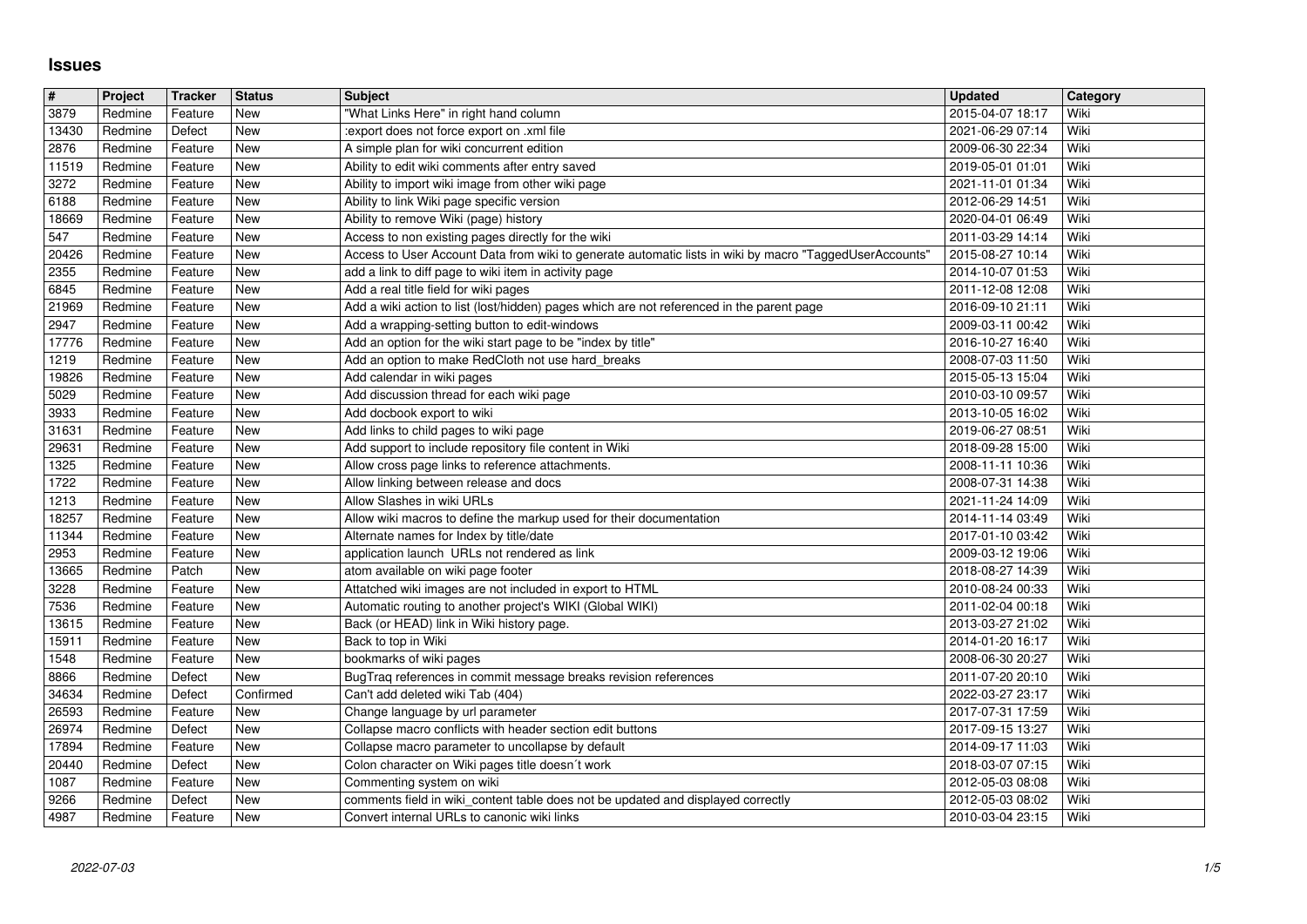| $\overline{\mathbf{H}}$<br>1330 | Project<br>Redmine | Tracker<br>Feature | <b>Status</b><br><b>New</b> | <b>Subject</b><br>Copy a Wiki Page                                                                                                         | <b>Updated</b><br>2021-08-25 16:06   | Category<br>Wiki |
|---------------------------------|--------------------|--------------------|-----------------------------|--------------------------------------------------------------------------------------------------------------------------------------------|--------------------------------------|------------------|
| 28108                           | Redmine            | Defect             | Needs feedback              | Copying a text into a wiki page I got "Internal server error"                                                                              | 2018-01-31 12:31                     | Wiki             |
| 3765<br>9091                    | Redmine<br>Redmine | Feature<br>Defect  | <b>New</b><br><b>New</b>    | Creating article in Wiki<br>CSS bug: fixed .header height cuts long breadcrumbs making them unusable                                       | 2010-12-11 21:33<br>2011-08-19 14:22 | Wiki<br>Wiki     |
| 3684                            | Redmine            | Feature            | <b>New</b>                  | Cucumber features in wiki                                                                                                                  | 2009-07-31 09:11                     | Wiki             |
| 7200<br>2084                    | Redmine<br>Redmine | Feature<br>Feature | <b>New</b><br>New           | Current Page Inheritance in Sidebar<br>Customizable "protocols" to generate external links                                                 | 2010-12-29 20:12<br>2008-10-24 14:48 | Wiki<br>Wiki     |
| 7066<br>18243                   | Redmine<br>Redmine | Feature<br>Feature | New<br><b>New</b>           | Develop wiki save and continue feature<br>Display list of page attachments in edit mode                                                    | 2011-01-17 20:49<br>2014-10-30 16:12 | Wiki<br>Wiki     |
| 10673                           | Redmine            | Defect             | New                         | Dot and comma in wiki pagename                                                                                                             | 2021-08-28 11:57                     | Wiki             |
| 1106<br>10729                   | Redmine<br>Redmine | Feature<br>Feature | <b>New</b><br><b>New</b>    | Embedded repository images in the wiki<br>Embedded wiki pages should have their headings editable from the embedding page                  | 2017-10-19 01:01<br>2012-05-03 11:37 | Wiki<br>Wiki     |
| 11813<br>2219                   | Redmine<br>Redmine | Defect<br>Feature  | New<br><b>New</b>           | Export as PDF has another output than Export as HTML<br>Export to LaTeX using Redcloth 4                                                   | 2012-09-11 15:20<br>2010-09-02 05:21 | Wiki<br>Wiki     |
| 22923                           | Redmine            | Feature            | <b>New</b>                  | Export Wiki to ODT                                                                                                                         | 2018-06-05 17:24                     | Wiki             |
| 24602<br>11351                  | Redmine<br>Redmine | Defect<br>Feature  | New<br>New                  | Exporting wiki pages in HTML fails if {{collapse}}<br>Extract code snippets from a project's VCS directly into the wiki                    | 2016-12-13 16:39<br>2012-07-09 13:11 | Wiki<br>Wiki     |
| 2636<br>9096                    | Redmine<br>Redmine | Feature<br>Patch   | New<br>New                  | Feature Request: Wiki ACLs (Access control for individual pages)<br>Fix redirection to non-latin wiki pages after logon                    | 2020-04-01 14:38<br>2011-08-24 18:25 | Wiki<br>Wiki     |
| 550                             | Redmine            | Feature            | Reopened                    | Function to export whole wiki                                                                                                              | 2015-06-03 01:18                     | Wiki             |
| 806<br>14188                    | Redmine<br>Redmine | Feature<br>Defect  | New<br>Confirmed            | Have wiki links display linked page title<br>Headers put inside blockquotes cause wiki 'edit this section' link point to incorrect section | 2010-06-01 13:15<br>2017-06-06 04:29 | Wiki<br>Wiki     |
| 13369<br>6330                   | Redmine<br>Redmine | Feature<br>Patch   | New<br><b>New</b>           | Hidden wiki text that can be view-ed with adequate rights<br>Hyperlinks with "%" or "!" at the end                                         | 2013-03-10 14:19<br>2010-10-05 15:04 | Wiki<br>Wiki     |
| 17797                           | Redmine            | Feature            | New                         | If no wiki pages have been created, wiki tab should return something more informative than 404                                             | 2014-10-03 14:16                     | Wiki             |
| 31838<br>27233                  | Redmine<br>Redmine | Defect<br>Feature  | New<br>New                  | Improper parsing of wiki links<br>Improve Drop-Down list on Wiki Pages                                                                     | 2019-08-07 02:22<br>2017-10-23 18:07 | Wiki<br>Wiki     |
| 4258                            | Redmine            | Feature            | New                         | Improve tab order in wikis                                                                                                                 | 2009-11-20 20:01                     | Wiki             |
| 10035<br>21479                  | Redmine<br>Redmine | Feature<br>Defect  | <b>New</b><br><b>New</b>    | Include sub-projects in the breadcrumb<br>Including a wiki page from another project does not resolve that page's links properly           | 2012-01-20 14:18<br>2015-12-10 21:25 | Wiki<br>Wiki     |
| 15982<br>3074                   | Redmine<br>Redmine | Patch<br>Feature   | New<br>New                  | Inconsitent wiki history functionaility<br>Indention in Wiki of headings and corresponding content based on heading-depth                  | 2014-02-07 10:31<br>2015-01-27 20:24 | Wiki<br>Wiki     |
| 20126                           | Redmine            | Feature            | <b>New</b>                  | Index by date: Show the current a revision number and add a link to show the diff                                                          | 2015-06-18 15:22                     | Wiki             |
| 17072<br>1439                   | Redmine<br>Redmine | Feature<br>Feature | New<br>New                  | Integration redmine wiki with yUML syntax<br>Interlinking between wiki and issues                                                          | 2014-06-04 18:44<br>2013-03-18 05:46 | Wiki<br>Wiki     |
| 1994<br>1856                    | Redmine<br>Redmine | Feature<br>Feature | New<br>New                  | LaTEX support in Wiki, Forums and Issues<br>Link syntax is inconsistent                                                                    | 2018-09-04 20:50<br>2008-09-21 14:03 | Wiki<br>Wiki     |
| 18042                           | Redmine            | Feature            | New                         | Link to a specific repository in another project                                                                                           | 2014-10-07 13:17                     | Wiki             |
| 1533<br>26530                   | Redmine<br>Redmine | Feature<br>Feature | New<br>New                  | Link to included page in wiki<br>Links to Wiki pages of unauthorized projects should be smarter                                            | 2008-06-26 13:51<br>2018-01-17 00:48 | Wiki<br>Wiki     |
| 9114<br>12616                   | Redmine<br>Redmine | Feature<br>Defect  | New<br>New                  | List incoming links in wiki-pages<br>Macros in sidebar do not show correct information.                                                    | 2011-12-07 16:44<br>2012-12-17 16:04 | Wiki<br>Wiki     |
| 16469                           | Redmine            | Feature            | New                         | Make Diff possible for all revisions                                                                                                       | 2014-03-31 09:19                     | Wiki             |
|                                 | 2022-07-03         |                    |                             |                                                                                                                                            |                                      |                  |
|                                 |                    |                    |                             |                                                                                                                                            |                                      |                  |
|                                 |                    |                    |                             |                                                                                                                                            |                                      |                  |
|                                 |                    |                    |                             |                                                                                                                                            |                                      |                  |
|                                 |                    |                    |                             |                                                                                                                                            |                                      |                  |
|                                 |                    |                    |                             |                                                                                                                                            |                                      |                  |
|                                 |                    |                    |                             |                                                                                                                                            |                                      |                  |
|                                 |                    |                    |                             |                                                                                                                                            |                                      |                  |
|                                 |                    |                    |                             |                                                                                                                                            |                                      |                  |
|                                 |                    |                    |                             |                                                                                                                                            |                                      |                  |
|                                 |                    |                    |                             |                                                                                                                                            |                                      |                  |
|                                 |                    |                    |                             |                                                                                                                                            |                                      |                  |
|                                 |                    |                    |                             |                                                                                                                                            |                                      |                  |
|                                 |                    |                    |                             |                                                                                                                                            |                                      |                  |
|                                 |                    |                    |                             |                                                                                                                                            |                                      |                  |
|                                 |                    |                    |                             |                                                                                                                                            |                                      |                  |
|                                 |                    |                    |                             |                                                                                                                                            |                                      |                  |
|                                 |                    |                    |                             |                                                                                                                                            |                                      |                  |
|                                 |                    |                    |                             |                                                                                                                                            |                                      |                  |
|                                 |                    |                    |                             |                                                                                                                                            |                                      |                  |
|                                 |                    |                    |                             |                                                                                                                                            |                                      |                  |
|                                 |                    |                    |                             |                                                                                                                                            |                                      |                  |
|                                 |                    |                    |                             |                                                                                                                                            |                                      |                  |
|                                 |                    |                    |                             |                                                                                                                                            |                                      |                  |
|                                 |                    |                    |                             |                                                                                                                                            |                                      |                  |
|                                 |                    |                    |                             |                                                                                                                                            |                                      |                  |
|                                 |                    |                    |                             |                                                                                                                                            |                                      |                  |
|                                 |                    |                    |                             |                                                                                                                                            |                                      |                  |
|                                 |                    |                    |                             |                                                                                                                                            |                                      |                  |
|                                 |                    |                    |                             |                                                                                                                                            |                                      |                  |
|                                 |                    |                    |                             |                                                                                                                                            |                                      |                  |
|                                 |                    |                    |                             |                                                                                                                                            |                                      |                  |
|                                 |                    |                    |                             |                                                                                                                                            |                                      |                  |
|                                 |                    |                    |                             |                                                                                                                                            |                                      |                  |
|                                 |                    |                    |                             |                                                                                                                                            |                                      |                  |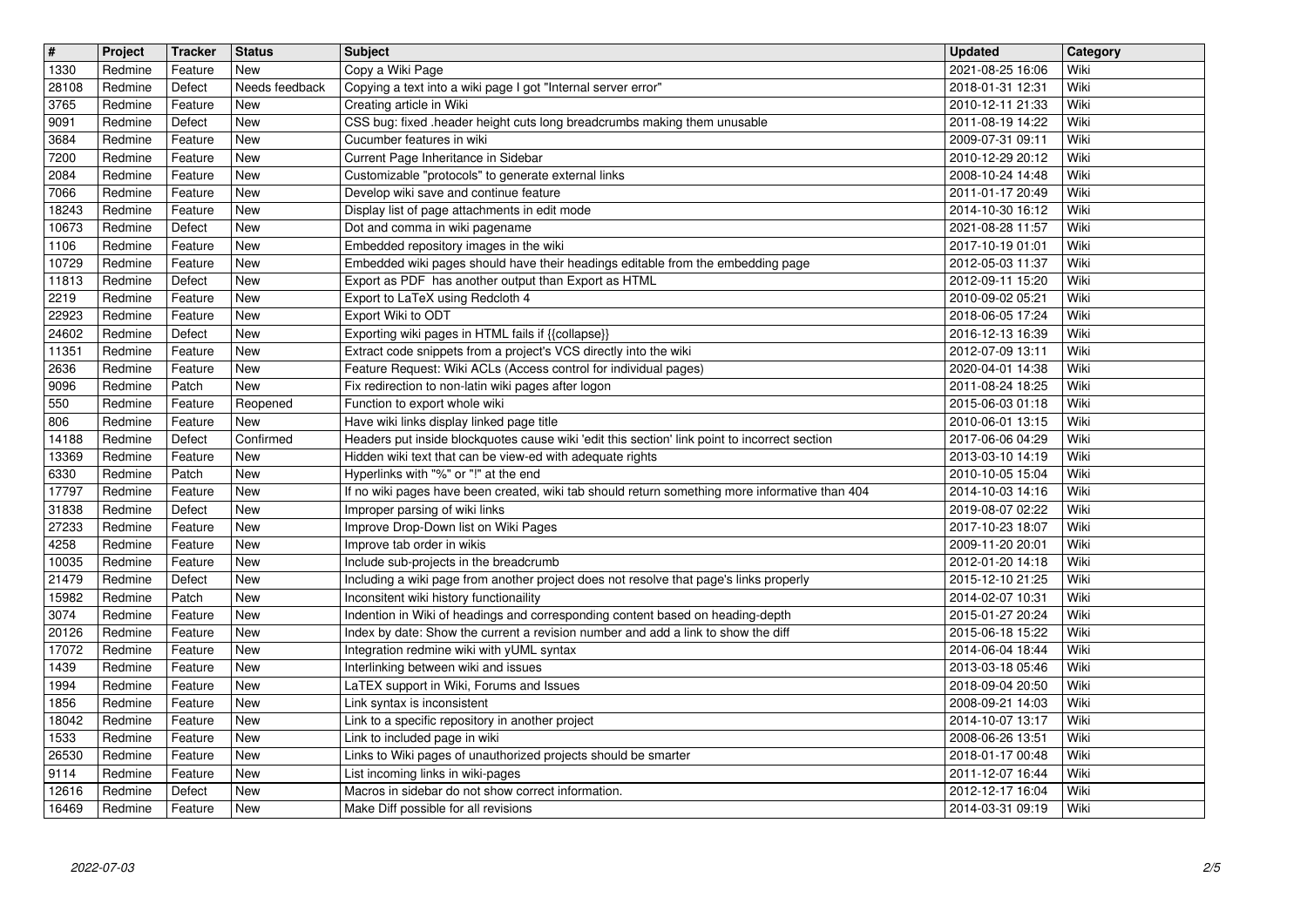| $\sqrt{\frac{4}{15}}$ | Project            | <b>Tracker</b>     | <b>Status</b>            | <b>Subject</b><br>Make Wiki Redirects editable                                                                                                                    | <b>Updated</b>                       | Category     |
|-----------------------|--------------------|--------------------|--------------------------|-------------------------------------------------------------------------------------------------------------------------------------------------------------------|--------------------------------------|--------------|
| 6401<br>4717          | Redmine<br>Redmine | Feature<br>Feature | New<br><b>New</b>        | Make wiki tab link use the actual link that contains the page name.                                                                                               | 2020-11-09 16:35<br>2010-02-02 15:21 | Wiki<br>Wiki |
| 1857<br>18656         | Redmine<br>Redmine | Patch<br>Feature   | <b>New</b><br><b>New</b> | Make {{toc}} render as properly nested list + skip support<br>Markdown links priority                                                                             | 2010-11-06 19:46<br>2014-12-16 15:20 | Wiki<br>Wiki |
| 36840                 | Redmine            | Feature            | New                      | Migrate Wiki needs an update.                                                                                                                                     | 2022-03-25 21:01                     | Wiki         |
| 13294<br>9601         | Redmine<br>Redmine | Feature<br>Feature | New<br>New               | More powerful includes<br>Multi language wiki                                                                                                                     | 2013-02-26 13:37<br>2020-06-21 18:21 | Wiki<br>Wiki |
| 31770                 | Redmine            | Defect             | New                      | New shortcut for in-page wiki links shows link with leading #                                                                                                     | 2019-07-22 14:44                     | Wiki         |
| 30165<br>21957        | Redmine<br>Redmine | Defect<br>Feature  | New<br>New               | Non used images in Wiki pages are not easily to identify<br>Option ignore whitespace in Wiki diff                                                                 | 2018-12-09 18:38<br>2016-02-05 05:05 | Wiki<br>Wiki |
| 4301                  | Redmine            | Feature            | <b>New</b>               | position Wiki Toc in sidebar                                                                                                                                      | 2011-08-02 06:59                     | Wiki         |
| 16252<br>11697        | Redmine<br>Redmine | Feature<br>Defect  | <b>New</b><br><b>New</b> | Private wiki<br>Problem with Wiki export to PDF / HTML / TXT - 'include' does not includes                                                                        | 2018-03-31 08:40<br>2018-06-07 16:20 | Wiki<br>Wiki |
| 31550<br>16729        | Redmine<br>Redmine | Defect<br>Feature  | New<br>New               | Project "Version" view's "Wiki page" field is still shown, although "Wiki" module is disabled on the project<br>properties of issue dynamically available in wiki | 2019-12-08 07:34<br>2014-05-01 10:31 | Wiki<br>Wiki |
| 1226                  | Redmine            | Feature            | New                      | query results on wiki pages                                                                                                                                       | 2015-02-12 21:16                     | Wiki         |
| 1440<br>29649         | Redmine<br>Redmine | Feature<br>Patch   | New<br>New               | Questions/clarifications<br>Rake task to export wiki to HTML/PDF                                                                                                  | 2008-06-13 12:30<br>2022-06-02 15:25 | Wiki<br>Wiki |
| 10568                 | Redmine            | Feature            | New                      | Real-Time Collaborative Editor Wiki                                                                                                                               | 2015-07-14 05:17                     | Wiki         |
| 16996<br>15885        | Redmine<br>Redmine | Feature<br>Defect  | <b>New</b><br>New        | Reciprocal links (or, "Related wiki pages")<br>Redirection of a wikipage with a %-sign seems to be broken                                                         | 2020-07-15 17:03<br>2014-02-21 13:22 | Wiki<br>Wiki |
| 1187<br>1208          | Redmine            | Feature            | New                      | Relate a Wiki page to a project module.                                                                                                                           | 2012-01-05 17:50                     | Wiki<br>Wiki |
| 22958                 | Redmine<br>Redmine | Feature<br>Feature | New<br>New               | Restructured text support for the wiki<br>RFE: Create new 'include_once' macro that pulls in contents from included page once                                     | 2013-12-19 04:10<br>2016-06-24 17:21 | Wiki         |
| 656<br>17093          | Redmine<br>Redmine | Feature<br>Feature | New<br>New               | Roadmap with wiki page<br>Roll Based Wiki Permissions                                                                                                             | 2013-12-17 20:44<br>2014-07-03 06:23 | Wiki<br>Wiki |
| 2782                  | Redmine            | Feature            | New                      | Save + Continue or AJAX save POST                                                                                                                                 | 2014-06-25 15:03                     | Wiki         |
| 20435<br>17238        | Redmine<br>Redmine | Feature<br>Feature | New<br><b>New</b>        | Search wiki in specific languages<br>Searching parsed wiki content - Cache option for Wiki pages                                                                  | 2015-07-30 01:26<br>2014-09-26 11:25 | Wiki<br>Wiki |
| 7749                  | Redmine            | Feature            | <b>New</b>               | Set the order of sub wiki pages manully on "index by title"                                                                                                       | 2011-03-01 18:35                     | Wiki         |
| 90<br>28947           | Redmine<br>Redmine | Feature<br>Feature | New<br>New               | Show deleted wiki pages or wiki files on the activity<br>Show the existing attachments on the wiki editing page                                                   | 2018-04-18 09:25<br>2018-06-27 07:57 | Wiki<br>Wiki |
| 26400                 | Redmine            | Feature            | New                      | Side by side diff view in wiki                                                                                                                                    | 2017-07-10 13:36                     | Wiki         |
| 18295<br>9115         | Redmine<br>Redmine | Feature<br>Feature | New<br>New               | Soft delete of wiki pages<br>special lists of wiki-pages                                                                                                          | 2018-11-12 13:41<br>2011-08-24 11:43 | Wiki<br>Wiki |
| 34810<br>5103         | Redmine<br>Redmine | Defect<br>Feature  | Reopened<br>New          | SQL Error with UTF8 character greater or equals<br>status "out of date" for wiki pages                                                                            | 2021-04-20 08:08<br>2010-03-17 16:55 | Wiki<br>Wiki |
| 1700                  | Redmine            | Patch              | New                      | Support for extra macros to help in move from trac                                                                                                                | 2011-12-05 10:20                     | Wiki         |
| 7971<br>3806          | Redmine<br>Redmine | Feature<br>Patch   | New<br>New               | Syntax to create a link that opens a new windows<br>Template engine                                                                                               | 2011-03-23 20:40<br>2018-01-16 17:13 | Wiki<br>Wiki |
| 15826                 | Redmine            | Defect             | New                      | Unable to edit some Wiki pages                                                                                                                                    | 2014-01-08 20:15                     | Wiki         |
| 8928<br>592           | Redmine<br>Redmine | Feature<br>Feature | New<br>New               | Use autocomplete in the wiki rename page to change parent page<br>User Wiki Page                                                                                  | 2011-07-30 10:51<br>2016-05-10 23:04 | Wiki<br>Wiki |
|                       |                    |                    |                          |                                                                                                                                                                   |                                      |              |
|                       |                    |                    |                          |                                                                                                                                                                   |                                      |              |
|                       |                    |                    |                          |                                                                                                                                                                   |                                      |              |
|                       |                    |                    |                          |                                                                                                                                                                   |                                      |              |
|                       |                    |                    |                          |                                                                                                                                                                   |                                      |              |
|                       |                    |                    |                          |                                                                                                                                                                   |                                      |              |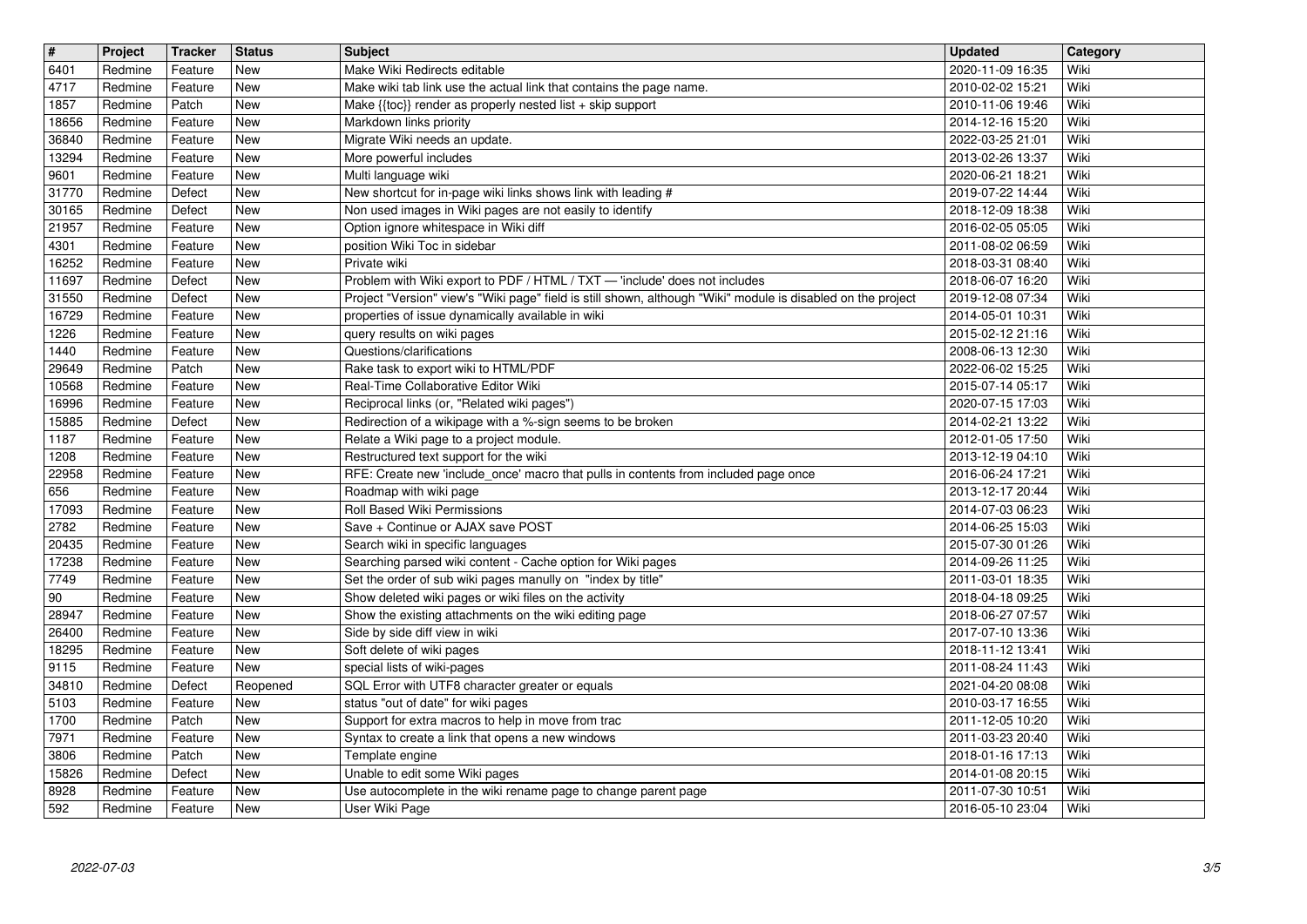| $\boxed{\texttt{#}}$ | Project            | <b>Tracker</b>     | <b>Status</b> | <b>Subject</b>                                                                                                                           | Updated                              | Category                                       |
|----------------------|--------------------|--------------------|---------------|------------------------------------------------------------------------------------------------------------------------------------------|--------------------------------------|------------------------------------------------|
| 1504                 | Redmine            | Feature            | New           | Users should be able to replace a wiki file attachment                                                                                   | 2008-06-19 20:32                     | Wiki                                           |
| 8463                 | Redmine            | Feature            | New           | View Wiki source                                                                                                                         | 2011-05-30 10:55                     | Wiki                                           |
| 3205                 | Redmine            | Feature            | New           | Wiki "Blocks"                                                                                                                            | 2009-04-20 12:20                     | Wiki                                           |
| 9482<br>4032         | Redmine<br>Redmine | Feature<br>Feature | New<br>New    | Wiki - minor change without notification<br>Wiki attachment history                                                                      | 2012-03-08 16:48<br>2009-10-15 09:42 | Wiki<br>Wiki                                   |
| 2698                 | Redmine            | Feature            | New           | Wiki Auto-Save currently editing page                                                                                                    | 2015-01-14 09:50                     | Wiki                                           |
| 5402                 | Redmine            | Feature            | New           | Wiki diff: line by line instead of word by word                                                                                          | 2011-01-05 23:58                     | Wiki                                           |
| 16036                | Redmine            | Defect             | New           | wiki edit pencil links are sometimes missing, throwing off the other pencil edit links                                                   | 2017-06-08 22:19                     | Wiki                                           |
| 14115                | Redmine            | Feature            | New           | Wiki enhancements: parent page and ajax                                                                                                  | 2014-04-24 14:19                     | Wiki                                           |
| 16324                | Redmine            | Feature            | <b>New</b>    | Wiki export as docx file.                                                                                                                | 2016-05-31 10:53                     | Wiki                                           |
| 4544                 | Redmine            | Defect             | <b>New</b>    | Wiki exported HTML has different CSS formatting to the original                                                                          | 2016-03-31 12:03                     | Wiki                                           |
| 20356                | Redmine            | Defect             | New           | Wiki gets destroyed after rename                                                                                                         | 2015-09-07 08:23                     | Wiki                                           |
| 26303<br>3547        | Redmine<br>Redmine | Feature<br>Feature | New<br>New    | Wiki include macro: add icons for editing and viewing an included wiki page<br>Wiki include macro: add ability to include single section | 2017-06-29 13:54<br>2019-02-12 11:06 | Wiki<br>Wiki                                   |
| 4372                 | Redmine            | Feature            | New           | Wiki include macro: Include specific revision                                                                                            | 2015-10-23 15:20                     | Wiki                                           |
| 12875                | Redmine            | Feature            | New           | Wiki links to Overview/Activity/Roadmap/Issues/Documents/Files/News/Forums/etc of a particular project                                   | 2013-01-20 21:34                     | Wiki                                           |
| 9733                 | Redmine            | Feature            | New           | WIKI macro to insert database query result as wiki table                                                                                 | 2011-12-13 10:47                     | Wiki                                           |
| 9315                 | Redmine            | Feature            | <b>New</b>    | Wiki Page as MS OneNote                                                                                                                  | 2011-09-24 16:56                     | Wiki                                           |
| 3274                 | Redmine            | Patch              | New           | Wiki Page Categories                                                                                                                     | 2010-10-25 17:02                     | Wiki                                           |
| 16323                | Redmine            | Feature            | New           | Wiki Page Export as md file.                                                                                                             | 2014-03-12 07:53                     | Wiki                                           |
| 10407                | Redmine            | Feature            | New           | Wiki page has a tree weight                                                                                                              | 2012-03-08 17:11                     | Wiki                                           |
| 29048                | Redmine            | Feature            | New           | Wiki page permission level                                                                                                               | 2018-06-22 17:19                     | Wiki                                           |
| 11978<br>32381       | Redmine<br>Redmine | Feature<br>Patch   | New<br>New    | Wiki pages for groups or wiki pages section with separate ACL<br>Wiki preview : manage dynamic content                                   | 2012-09-28 03:03<br>2019-10-31 18:04 | Wiki<br>Wiki                                   |
| 1075                 | Redmine            | Feature            | New           | Wiki shared across sub-projects                                                                                                          | 2011-03-15 22:53                     | Wiki                                           |
| 3027                 | Redmine            | Defect             | New           | Wiki start page shouldn't be capitalized automatically                                                                                   | 2013-02-06 10:34                     | Wiki                                           |
| 6989                 | Redmine            | Feature            | <b>New</b>    | Wiki template for version wiki pages                                                                                                     | 2010-11-26 17:21                     | Wiki                                           |
| 2674                 | Redmine            | Feature            | New           | wiki templates                                                                                                                           | 2021-08-25 16:01                     | Wiki                                           |
| 10406                | Redmine            | Feature            | New           | Wiki tree bulk edit                                                                                                                      | 2012-03-08 17:35                     | Wiki                                           |
| 17511                | Redmine            | Defect             | New           | Wiki URL 404 when using markdown                                                                                                         | 2014-08-24 00:04                     | Wiki                                           |
| 12051                | Redmine            | Feature            | New           | Wiki variables                                                                                                                           | 2012-10-12 23:13                     | Wiki                                           |
| 3749                 | Redmine            | Patch              | New           | Wiki. TOC. The standardised anchors and admissible "fragment" part of URI.                                                               | 2009-08-18 01:10                     | Wiki                                           |
| 4062<br>480          | Redmine<br>Redmine | Feature<br>Feature | New<br>New    | Wiki: Feature request:Auto-replace text with another user-defined<br>Wiki: Support categories tagging and autolisting                    | 2012-07-06 21:02<br>2012-12-05 03:02 | Wiki<br>Wiki                                   |
| 18825                | Redmine            | Defect             | New           | WikiPage object miss included pages attachments                                                                                          | 2015-01-13 14:39                     | Wiki                                           |
| 32246                | Redmine            | Defect             | <b>New</b>    | [Redmine API] functionality to export whole wiki                                                                                         | 2019-10-13 22:01                     | Wiki                                           |
| 31769                | Redmine            | Defect             | New           | $\{\{\textsf{toc}\}\}\$ in $\{\{\textsf{include}()\}\}$                                                                                  | 2019-07-22 11:48                     | Wiki                                           |
| 13559                | Redmine            | Defect             | New           | {{toc}} remains when exporting wiki page to text                                                                                         | 2016-01-20 13:25                     | Wiki                                           |
| 23037                | Redmine            | Defect             | New           | 500 error when posting on the forums                                                                                                     | 2019-05-23 09:47                     | Website (redmine.org)                          |
| 8362                 | Redmine            | Feature            | New           | Activate Redmine (this websites) Gantt Chart                                                                                             | 2014-04-22 12:12                     | Website (redmine.org)                          |
| 33210                | Redmine            | Feature            | Resolved      | Add "Filters" category to redmine.org                                                                                                    | 2020-04-21 11:42                     | Website (redmine.org)                          |
| 9828<br>6945         | Redmine<br>Redmine | Feature<br>Feature | New<br>New    | Add a hint about reproducing a bug in the online demo<br>Add a voting system to help users help admins identify popular features/defects | 2011-12-16 14:25<br>2017-01-27 22:02 | Website (redmine.org)<br>Website (redmine.org) |
|                      |                    |                    |               |                                                                                                                                          |                                      |                                                |
|                      |                    |                    |               |                                                                                                                                          |                                      |                                                |
|                      |                    |                    |               |                                                                                                                                          |                                      |                                                |
|                      |                    |                    |               |                                                                                                                                          |                                      |                                                |
|                      |                    |                    |               |                                                                                                                                          |                                      |                                                |
|                      |                    |                    |               |                                                                                                                                          |                                      |                                                |
|                      |                    |                    |               |                                                                                                                                          |                                      |                                                |
|                      |                    |                    |               |                                                                                                                                          |                                      |                                                |
|                      |                    |                    |               |                                                                                                                                          |                                      |                                                |
|                      |                    |                    |               |                                                                                                                                          |                                      |                                                |
|                      |                    |                    |               |                                                                                                                                          |                                      |                                                |
|                      |                    |                    |               |                                                                                                                                          |                                      |                                                |
|                      |                    |                    |               |                                                                                                                                          |                                      |                                                |